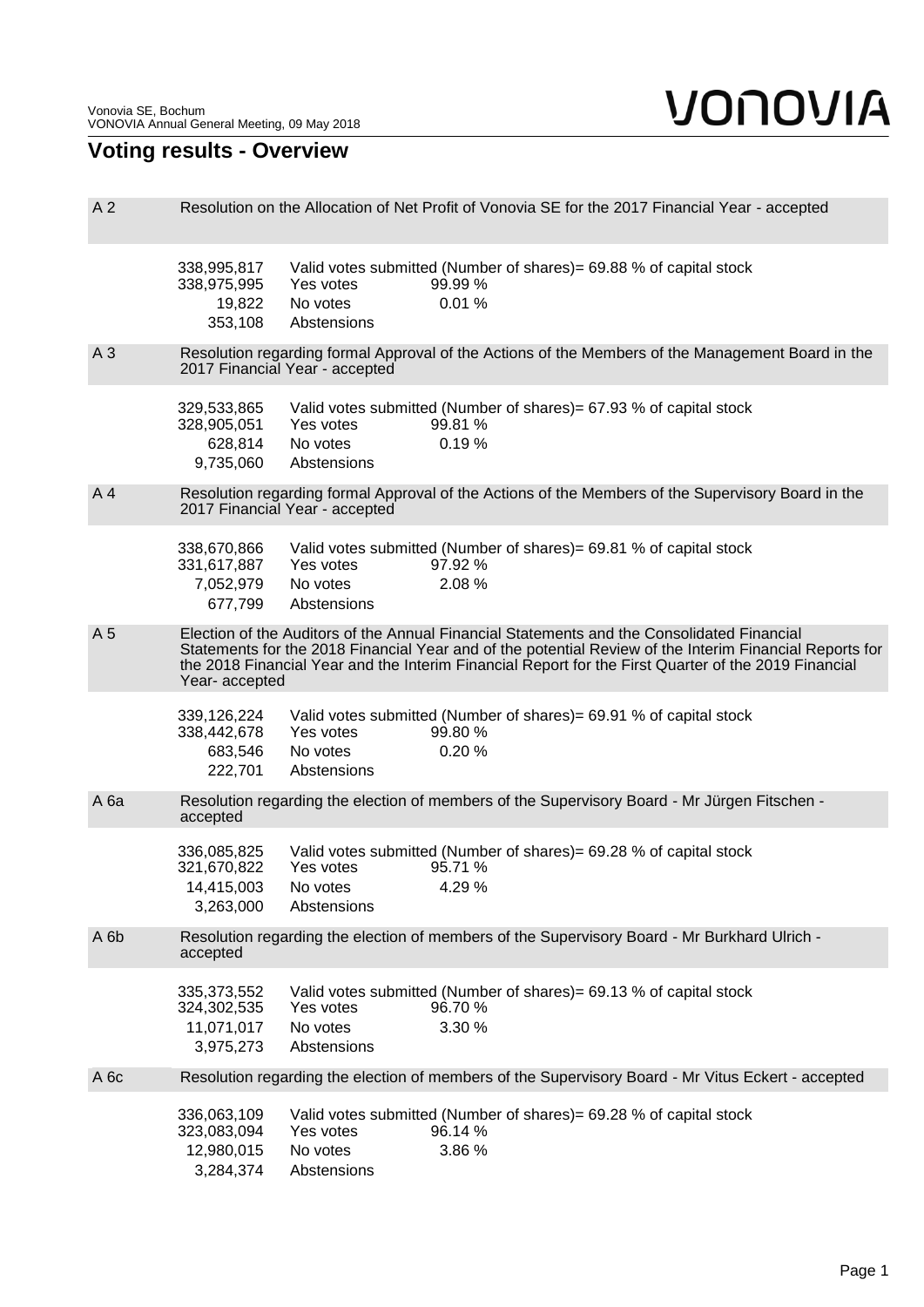## **Voting results - Overview**

| A <sub>6d</sub> | Resolution regarding the election of members of the Supervisory Board - Prof Dr Edgar Ernst -<br>accepted    |                                                                                                                                  |  |  |  |  |
|-----------------|--------------------------------------------------------------------------------------------------------------|----------------------------------------------------------------------------------------------------------------------------------|--|--|--|--|
|                 | 335,453,656<br>312,937,716<br>22,515,940<br>3,895,166                                                        | Valid votes submitted (Number of shares) = 69.15 % of capital stock<br>Yes votes<br>93.29 %<br>6.71%<br>No votes<br>Abstensions  |  |  |  |  |
| A <sub>6e</sub> | Resolution regarding the election of members of the Supervisory Board - Dr Florian Funck - accepted          |                                                                                                                                  |  |  |  |  |
|                 | 335,448,900<br>323,258,171<br>12,190,729<br>3,899,925                                                        | Valid votes submitted (Number of shares) = 69.15 % of capital stock<br>Yes votes<br>96.37 %<br>3.63%<br>No votes<br>Abstensions  |  |  |  |  |
| A 6f            | Resolution regarding the election of members of the Supervisory Board - Dr Ute Geipel-Faber -<br>accepted    |                                                                                                                                  |  |  |  |  |
|                 | 338,531,907<br>334,858,716<br>3,673,191<br>816,665                                                           | Valid votes submitted (Number of shares)= 69.79 % of capital stock<br>Yes votes<br>98.91 %<br>No votes<br>1.09 %<br>Abstensions  |  |  |  |  |
| A <sub>6g</sub> |                                                                                                              | Resolution regarding the election of members of the Supervisory Board - Mr Daniel Just - accepted                                |  |  |  |  |
|                 | 336,000,782<br>324,664,778<br>11,336,004<br>3,348,143                                                        | Valid votes submitted (Number of shares) = 69.26 % of capital stock<br>Yes votes<br>96.63%<br>3.37 %<br>No votes<br>Abstensions  |  |  |  |  |
| A 6h            | Resolution regarding the election of members of the Supervisory Board - Ms Hildegard Müller -<br>accepted    |                                                                                                                                  |  |  |  |  |
|                 | 337,841,052<br>333,654,785<br>4,186,267<br>1,507,760                                                         | Valid votes submitted (Number of shares) = 69.64 % of capital stock<br>Yes votes<br>98.76 %<br>No votes<br>1.24 %<br>Abstensions |  |  |  |  |
| A 6i            | Resolution regarding the election of members of the Supervisory Board - Prof Dr Klaus Rauscher -<br>accepted |                                                                                                                                  |  |  |  |  |
|                 | 338,449,044<br>334,451,644<br>3,997,400<br>899,468                                                           | Valid votes submitted (Number of shares) = 69.77 % of capital stock<br>Yes votes<br>98.82 %<br>1.18%<br>No votes<br>Abstensions  |  |  |  |  |
| A 6j            | accepted                                                                                                     | Resolution regarding the election of members of the Supervisory Board - Dr Ariane Reinhart -                                     |  |  |  |  |
|                 | 338,460,102<br>334,788,187<br>3,671,915<br>888,823                                                           | Valid votes submitted (Number of shares)= 69.77 % of capital stock<br>Yes votes<br>98.92 %<br>1.08%<br>No votes<br>Abstensions   |  |  |  |  |